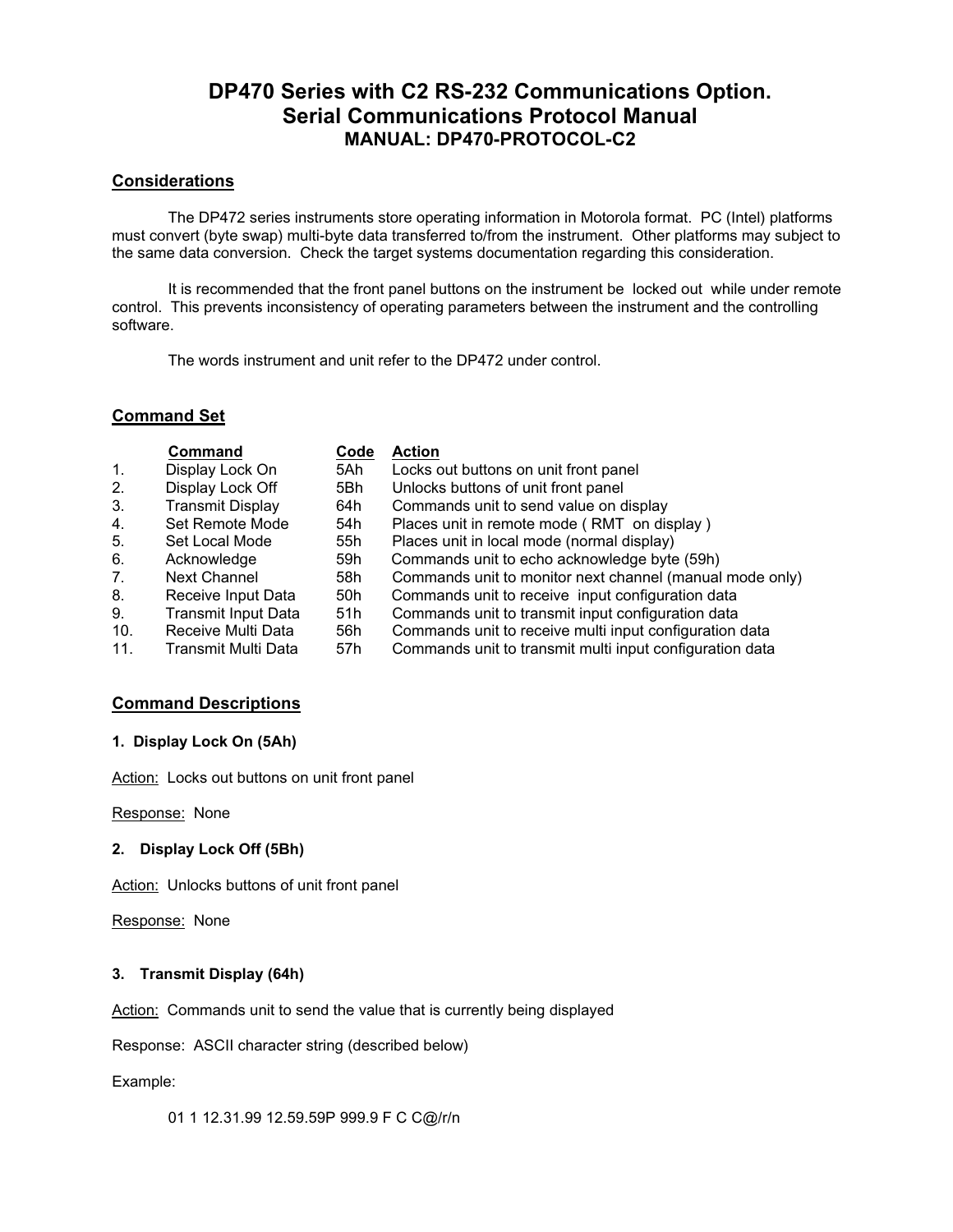| Index                  | <b>Name</b>               | <b>Description</b>           |
|------------------------|---------------------------|------------------------------|
| Offset 0:              | Taq                       | RS232 Communication ID       |
| Offset 3:              | Channel                   | Multi Input Channel          |
| Offset 5:              | Date                      | day.month.year               |
| Offset <sub>13</sub> : | AM/PM                     | AM or PM                     |
| Offset 15:             | Time                      | hour.min.sec                 |
| Offset 24:             | Temp                      | <b>Displayed Temperature</b> |
| Offset 30:             | ForC                      | <b>Fahrenheit or Celsius</b> |
| Offset 32:             | Alarm1 Status             | Alarm 1 State                |
| Offset 34:             | Alarm <sub>2</sub> Status | Alarm 2 State                |
| Offset 35:             | $^{(a)}$                  | @ Symbol                     |
| Offset 36:             | CR                        | Carriage Return              |
| Offset 37:             | LF                        | Line Feed                    |

NOTE: The following fields are not currently functioning. They are reserved for future use. Tag, Date, AM/PM, Time, Alarm1 Status, Alarm2 Status.

#### **4. Set Remote Mode (54h)**

Action: Places unit in remote mode (RMT on display)

Response: None

## **5. Set Local Mode (55h)**

Action: Places unit in local mode (normal display)

Response: None

## **6. Acknowledge (59h)**

Action: Commands unit to echo an acknowledge byte (59h)

Response: (59h)

#### **7. Next Channel (58h)**

Action: Commands unit to monitor next channel (manual mode only)

Command is only valid when unit is operating in manual scan mode. The use of this command in automatic mode may cause erratic operation of the instrument.

Response: None

#### **8. Receive Input Data (50h)**

Action: Commands unit to receive input configuration data

This command is send as the first byte of and input configuration data block. This block is as follows: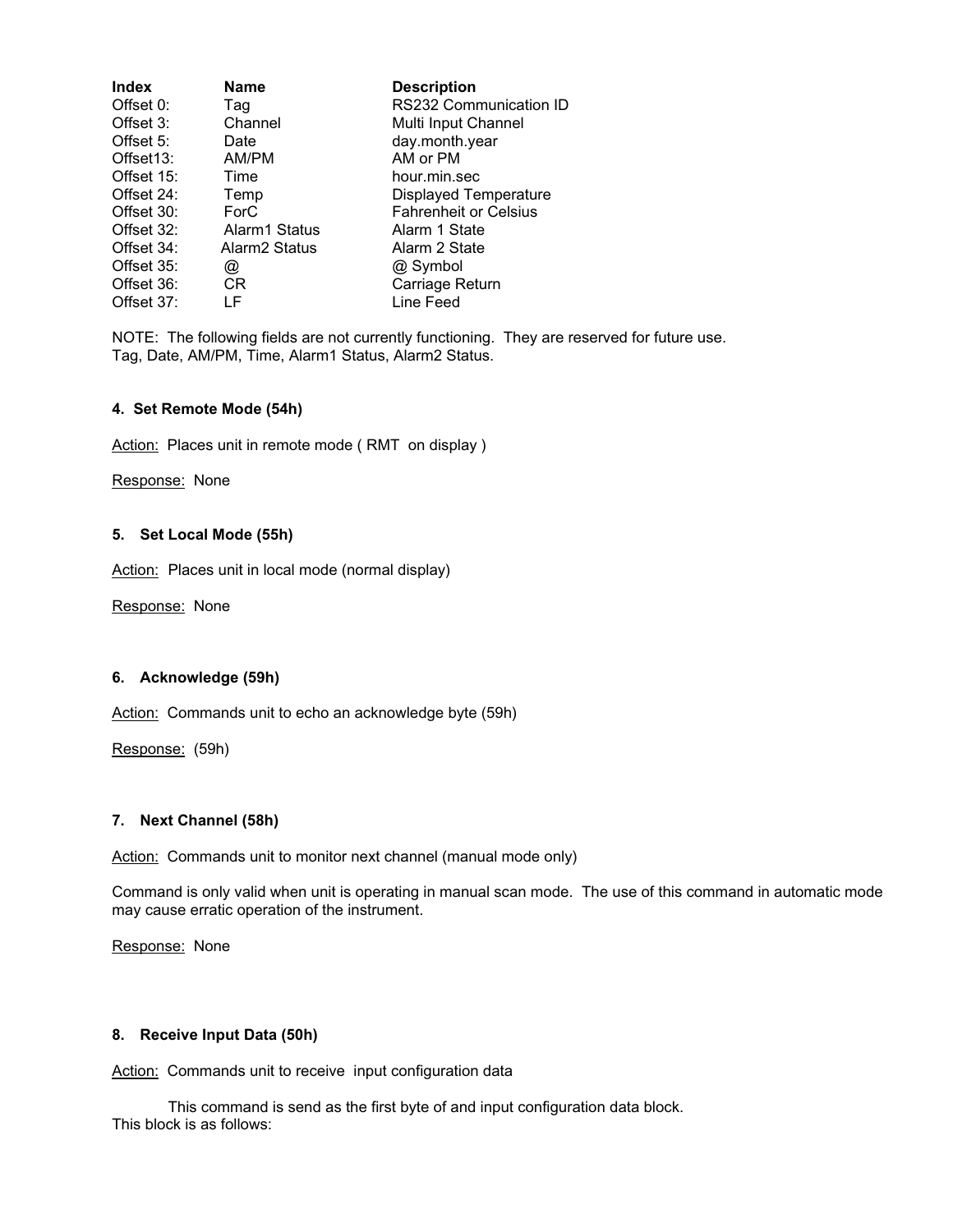|    | <b>Offset Parameter</b> | Size (bytes) | <b>Notes</b>                              |
|----|-------------------------|--------------|-------------------------------------------|
| 0  | Receive Input Data CD.  |              | Command word                              |
|    | Sensor Type             |              | Thermocouple or RTD type (below)          |
| 2  | Sensor Configuration    |              | Fahrenheit or Celsius, Resolution (below) |
| -3 | Option Board Type       |              | Option board installed (below)            |

| Sensor Type: |  |                      |                                         |  |  |
|--------------|--|----------------------|-----------------------------------------|--|--|
|              |  |                      | J, K, T, E, S, R, 385 RTD, 392 RTD, Cal |  |  |
|              |  | 0, 1, 2, 3, 4, 5, 6, | (1, 2)                                  |  |  |

**Sensor Configuration:** 

| Bit            | <b>Purpose</b>                     |
|----------------|------------------------------------|
| 7              | not used                           |
| 6              | not used                           |
| 5              | not used                           |
| $\overline{4}$ | not used                           |
| 3              | not used                           |
| 2              | not used                           |
| 1              | $0 = 0.1$ degree, $1 = 1.0$ degree |
|                | $0 =$ degrees F, 1 = degrees C     |
|                |                                    |

## Option Board Type (Read Only):

**Note:** Writing to this location will cause improper operation of unit. This location should always contain the same data that has been previously read.

| <b>Bits 0-7</b> | <b>Option Type</b> |
|-----------------|--------------------|
| xxx0 01xx       | alarm no V or C    |

| xxx0 10xx      | alarm with Voltage |
|----------------|--------------------|
| $xxx0$ 11 $xx$ | alarm with Current |
| xxx1 00xx      | multi input TC     |
| xxx101xx       | multi input RTD    |

Response: None

## **9. Transmit Input Data (51h)**

Action: Commands unit to transmit input configuration data

Response: Input configuration data block

The received data will be in the format described in item 8. The actual data received will not be preceeded by a command byte. The first byte received will be the Sensor Type.

## **10. Receive Multi Data (56h)**

Action: Commands unit to receive multi input configuration data.

This command is sent as the first byte of a Multiple Input Configuration Block. This block is as follows: